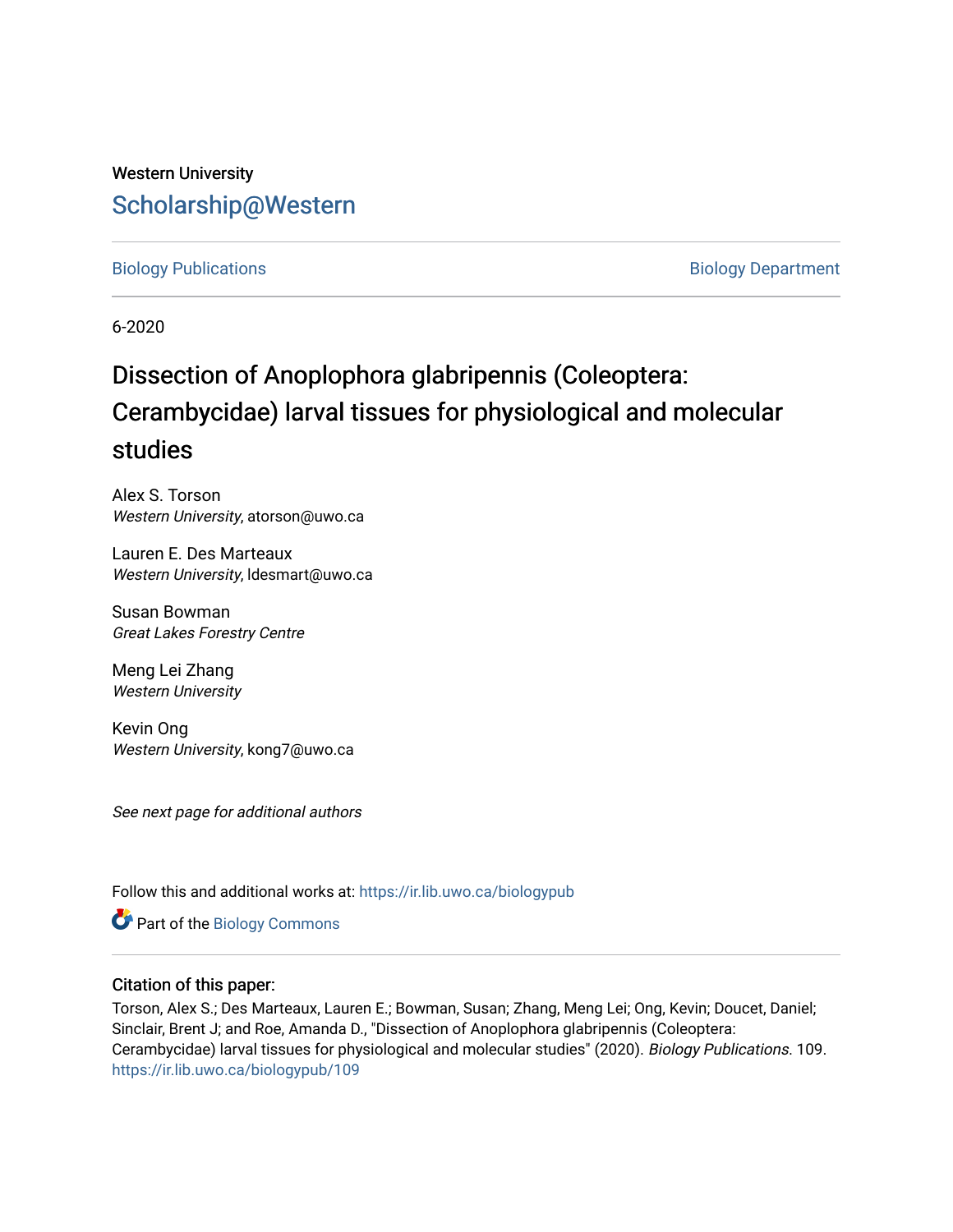## Authors

Alex S. Torson, Lauren E. Des Marteaux, Susan Bowman, Meng Lei Zhang, Kevin Ong, Daniel Doucet, Brent J Sinclair, and Amanda D. Roe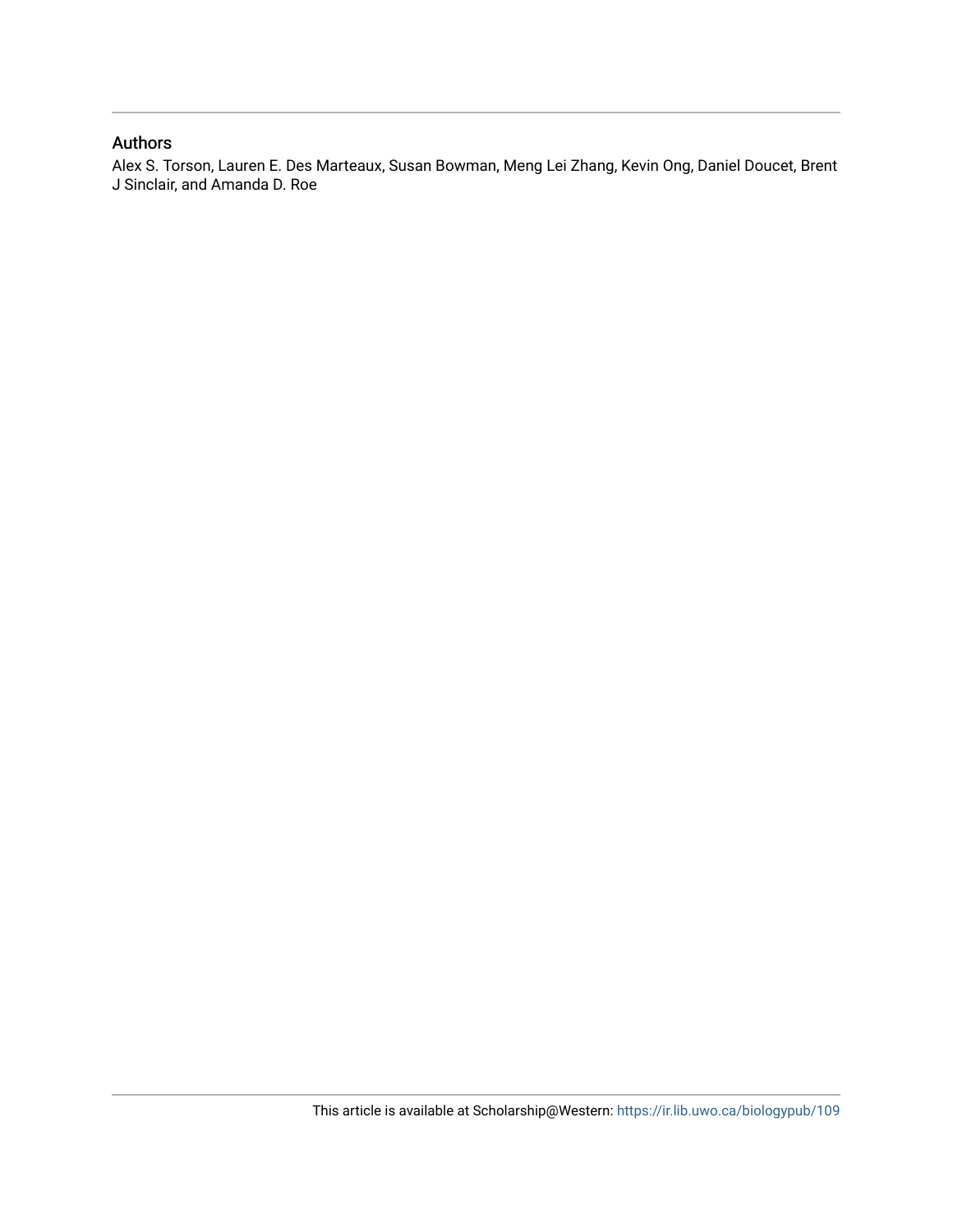## **Dissection of** *Anoplophora glabripennis* **(Coleoptera: Cerambycidae) larval tissues for physiological and molecular studies**

Alex S. Torson<sup>\*1</sup>, Lauren E. Des Marteaux<sup>1,2,a</sup>, Susan Bowman<sup>3</sup>, Meng Lei Zhang<sup>1</sup>, Kevin Ong<sup>1</sup>, Daniel Doucet<sup>3</sup>, Brent J. Sinclair<sup>1</sup>, Amanda D. Roe<sup>3</sup>

<sup>1</sup> Department of Biology, University of Western Ontario, 1151 Richmond St., London, Ontario, N6A 3K7, Canada

<sup>2</sup>Institute of Entomology, Biology Centre of the Academy of Sciences of the Czech Republic, Branišovská 1160/31, České Budějovice, 37 005, Czech Republic

<sup>3</sup> Great Lakes Forestry Centre, Natural Resources Canada, Canadian Forest Service, 1219 Queen St., Sault Ste. Marie, Ontario P6A 2E5, Canada

<sup>a</sup> Graduate School of Science, Osaka City University, 3-3-138 Sugimoto Sumiyoshi-ku, Osaka, 558-8585, Japan

\* Corresponding author: Alex S. Torson: atorson@uwo.ca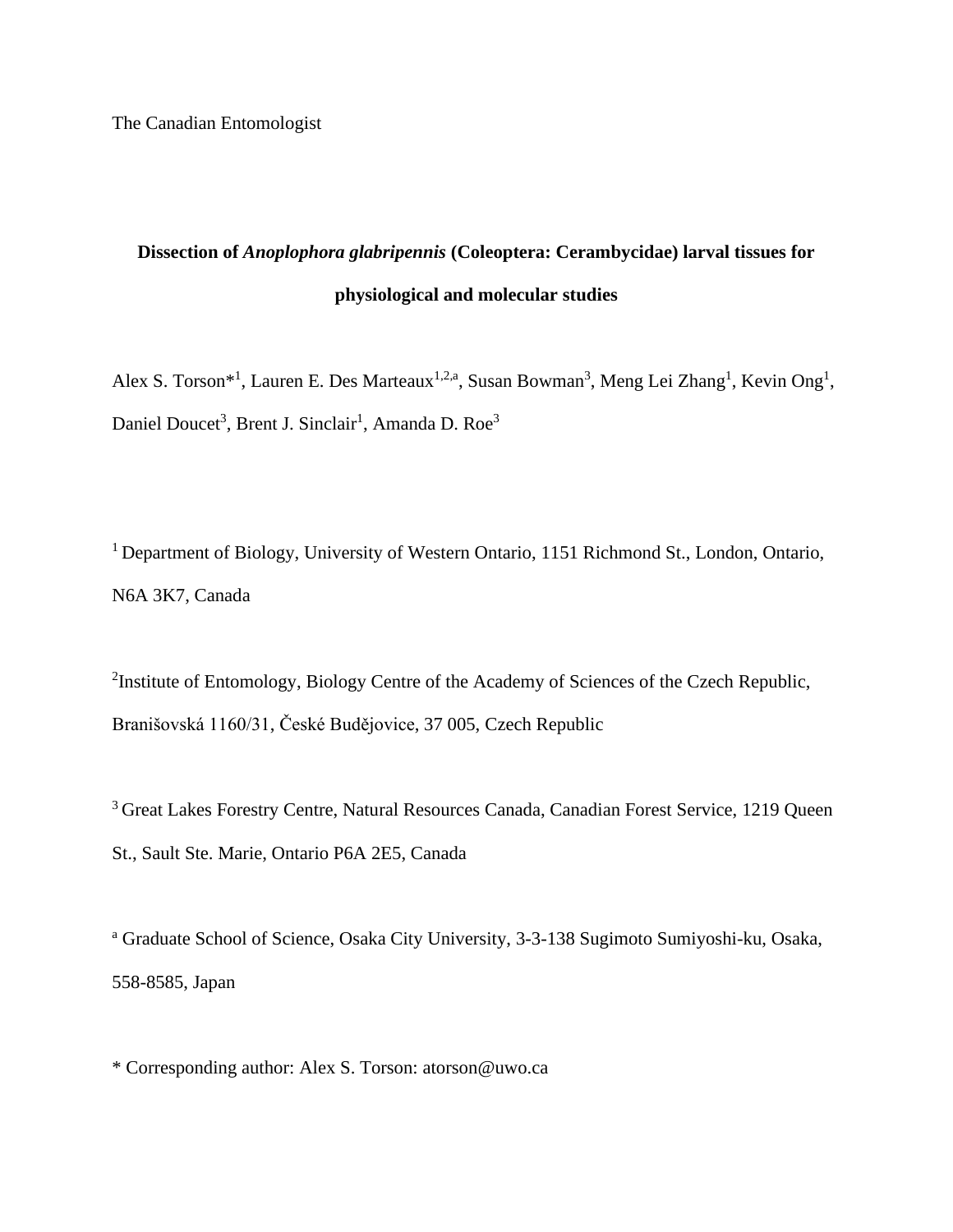## **Abstract**

 Many biological processes are partitioned among organs and tissues, necessitating tissue-specific or organ-specific analysis (particularly for comparative -omics studies). Standardised techniques for tissue identification and dissection are therefore imperative for comparing among studies. Here we describe dissection protocols for isolating six key tissues/organs from larvae of the Asian longhorned beetle, *Anoplophora glabripennis* (Motschulsky) (Coleoptera: Cerambycidae): the supraoesophageal ganglion, posterior midgut, hindgut, Malpighian tubules, fat body, and thoracic muscle. We also describe how to extract haemolymph and preserve whole larvae for measurements such as protein, lipid, and carbohydrate content. We include dissection protocols for both fresh- killed and previously frozen specimens. Although this protocol is developed for *A. glabripennis*, it should allow standardised tissue collection from larvae of other cerambycids and be readily transferrable to other beetle taxa with similar larval morphology.

#### **Résumé**

 Les processus physiologiques et moléculaires ont cours au sein de différents tissus, ce qui nécessite pour chacun des analyses distinctes, en particulier dans le cadre d'études «omiques» comparées. Il est donc impératif de standardiser les techniques de dissection et les protocoles d'identification des tissus pour comparer des études. Nous décrivons ici les protocoles de dissection pour isoler six tissus ou organes clés de larves du longicorne asiatique *Anoplophora glabripennis* (Motschulsky) (Coleoptera: Cerambycidae), soient le ganglion supraoesophagien, l'intestin moyen, le tube digestif postérieur, les tubules de Malpighi, le corps gras et les muscles thoraciques. Nous décrivons également comment extraire l'hémolymphe et conserver les larves entières pour effectuer des mesures de teneur en protéines, en lipides et en glucides. Nous incluons des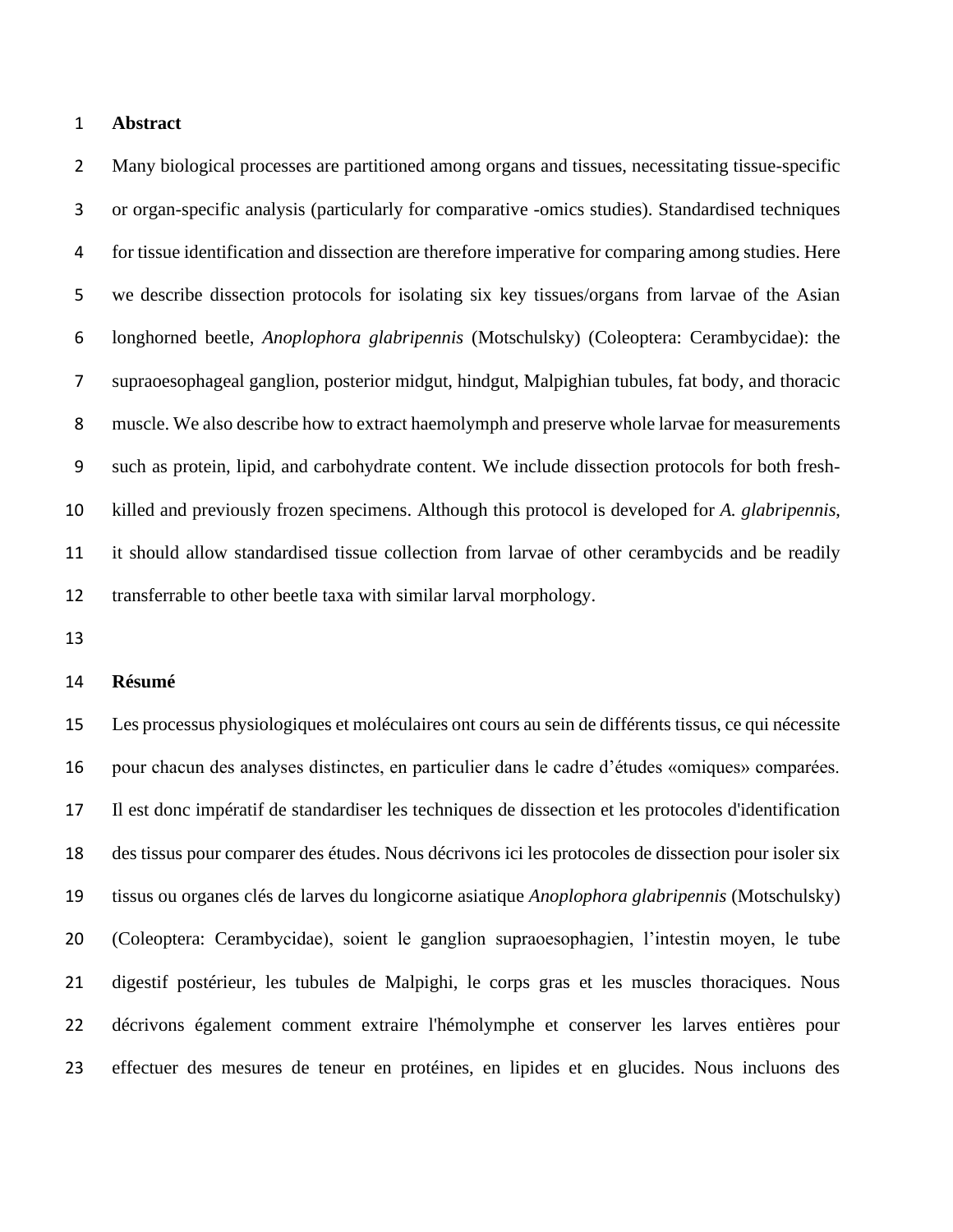protocoles de dissection non seulement pour les échantillons frais, mais aussi pour les échantillons congelés, afin d'aider les chercheurs qui n'ont pas accès à des spécimens vivants. Bien que ces protocoles aient été élaborés pour *A. glabripennis*, ils devraient permettre de standardiser la collecte de tissus chez les larves d'autres cérambycidés, et être aisément transférables à d'autres taxons de coléoptères avec une morphologie larvaire similaire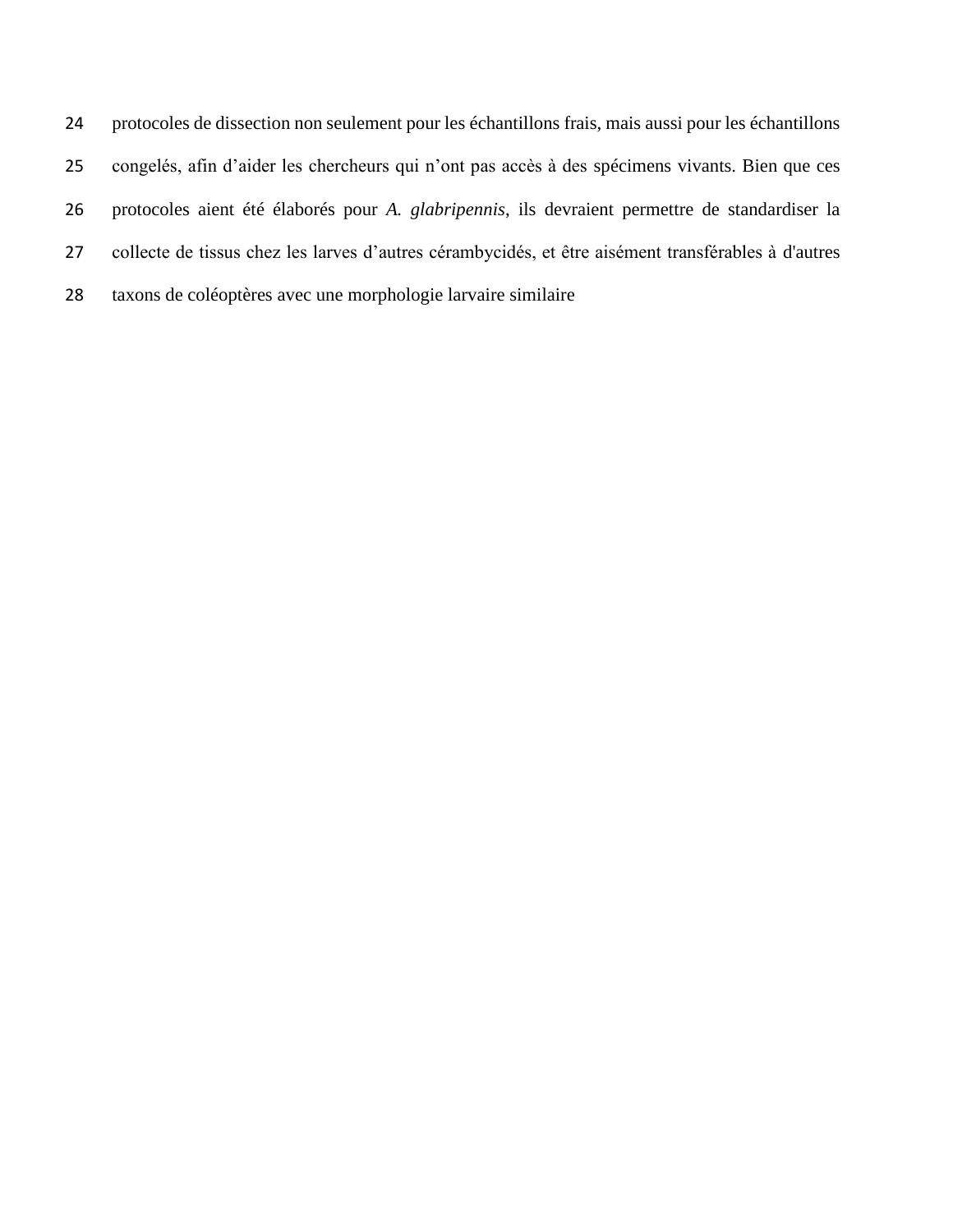#### **Introduction**

 Insects maintain homeostasis via integrated physiological systems with a division of labour among tissues (Klowden 2013). Thus, most physiological processes should be explored at the tissue level; for example, the midgut is usually the focus of digestion and absorption studies (Caroci and Noriega 2003; Jagadeshwaran *et al*. 2010), while the Malpighian tubules are normally responsible for excretion (Dow *et al*. 1998). However, many transcriptomic studies analyse homogenised whole insects (*e.g.*, Teets *et al*. 2012; Poupardin *et al*. 2015; MacMillan *et al*. 2016; Torson *et al*. 2017; Koniger and Grath 2018), and thus do not capture tissue-specific processes, which may be important. For example, upregulated sodium pump expression in the Malpighian tubules would likely reduce primary urine production, while a similar upregulation in the hindgut would likely enhance water reabsorption to the haemolymph. The physiological implications of these two scenarios would not be predicted from a whole-animal homogenate (Des Marteaux *et al*. 2017, 2018).

 Shifting from whole animal to tissue-specific analyses must be done carefully, as inconsistencies in dissection technique or inadvertent inclusion of non-target tissues (*e.g.*, inclusion of fat traces with gut samples) can lead to misleading results. Furthermore, tissues, organs, and organ systems may be improperly homologised. For example, the large, anterior portion of the midgut in cerambycid larvae has been misinterpreted as belonging to the foregut (Wei *et al*. 2006; Choo *et al*. 2007), likely leading to spurious reports of chitinase and cellulase enzymes occurring in the foregut. Thus, it is important to standardise dissection and sample preparation protocols to ensure comparable results across samples within a study as well as among studies on the same or related species. Such standardised tissue classification (and developmental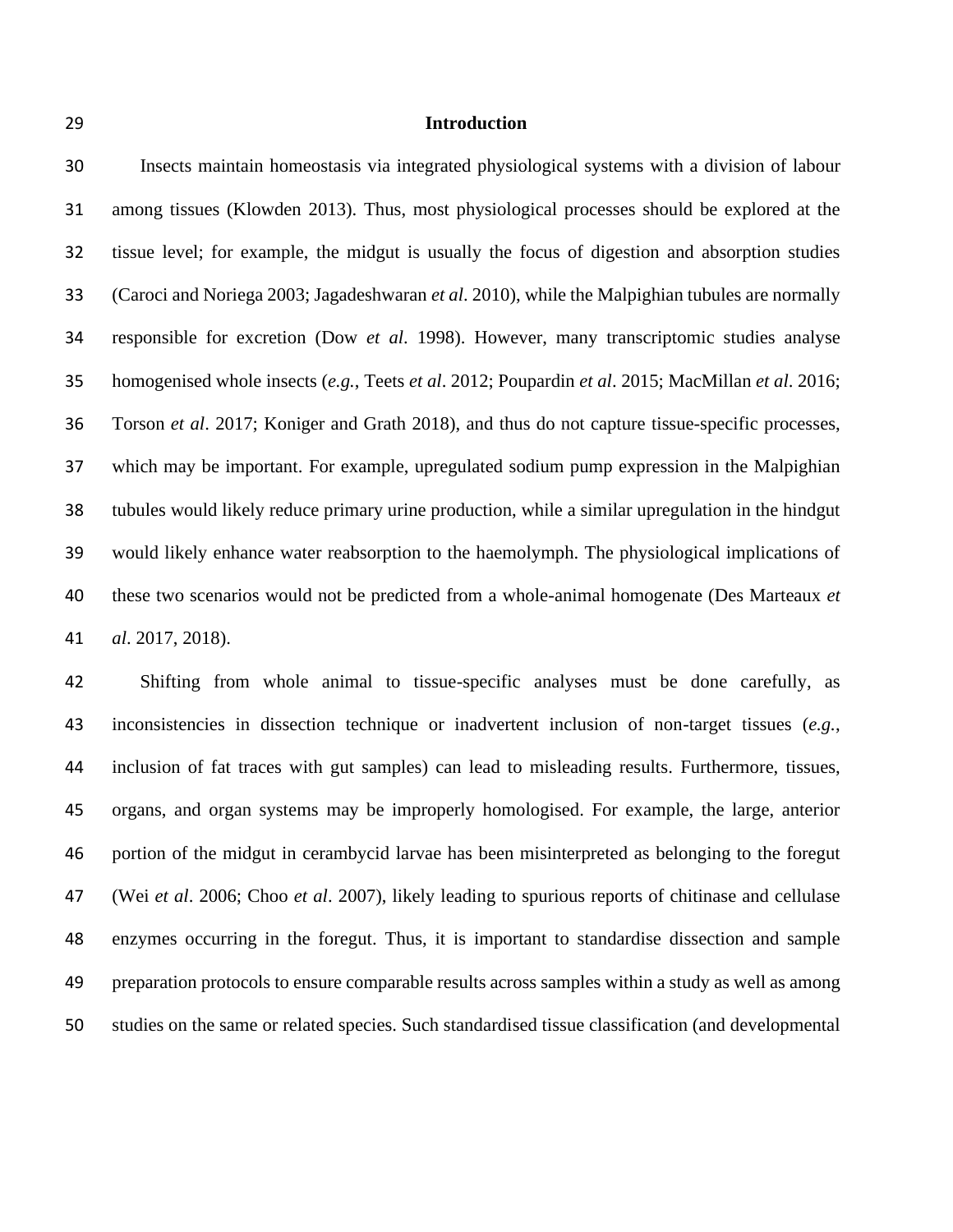staging) protocols are *de rigeur* for model organisms (*e.g.*, Sinha 1958; Eaton 1974; Bainbridge and Bownes 1981; Goodman *et al*. 1985; Curtis *et al*. 1999).

 Some cerambycid (longhorned) beetles are important forest pests (Eyre and Haack 2017). Asian longhorned beetle (*Anoplophora glabripennis* Motschulsky; Coleoptera: Cerambycidae: Lamiinae) larvae feed on healthy tree tissues across a broad host range (Faccoli *et al*. 2016) and this species has been inadvertently introduced in North America and Europe (Nehme *et al*. 2010; Dodds and Orwig 2011; Hull-Sanders *et al*. 2017). As with many economically important invasive species, the physiology and molecular biology of Asian longhorned beetle is the focus of current studies in multiple laboratories and countries. Thus, standardised dissection methods (currently unavailable for any cerambycid) are required to ensure appropriate tissue/organ identification and consistent sampling and comparisons.

 Here we present a protocol for collecting haemolymph and dissecting six tissues/organs (the supraoesophageal ganglion, posterior midgut, hindgut, Malpighian tubules, fat body, and thoracic muscle) from Asian longhorned beetle larvae, distinguishing the appearance of the tissues in fresh and previously frozen specimens. This protocol should facilitate consistency among studies of Asian longhorned beetle and other cerambycid larvae and be useful for other beetles with similar larval morphology.

#### **Protocol**

 Asian longhorned beetle larvae used in the present study originated from a laboratory colony derived from the Chicago (Illinois, United States of America) infestation, and were reared under quarantine (Canadian Food Inspection Agency authorisation WA-2013-017) at the Insect Production and Quarantine Laboratory at the Great Lakes Forestry Centre (stock number: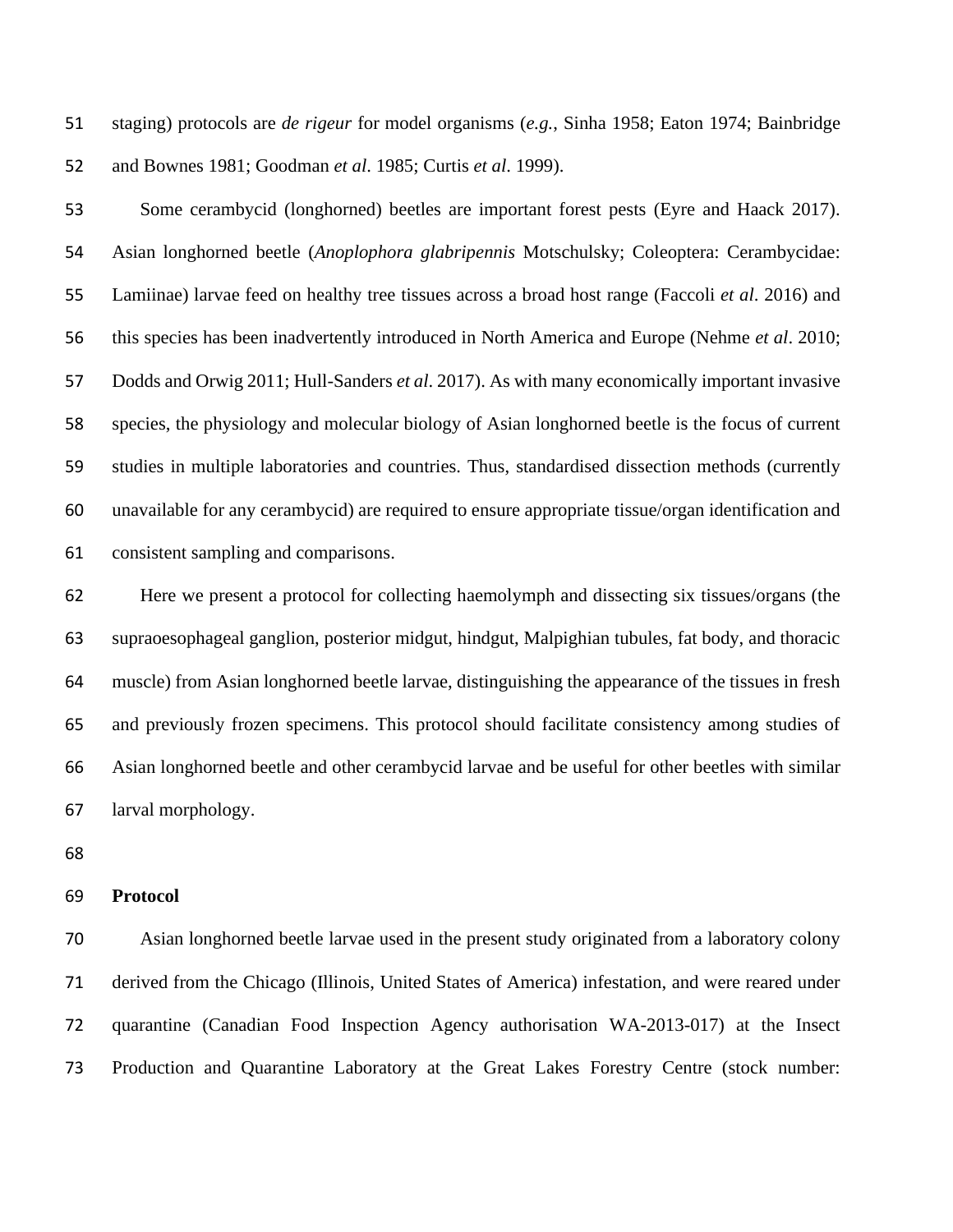Glfc:IPQL:AglaUIC01; Great Lakes Forestry Centre, Sault Ste. Marie, Ontario, Canada) (Roe *et al*. 2018). We reared larvae at 25 ºC under constant darkness for 10 weeks and then exposed them to 7 ºC to induce a developmental arrest (Keena and Moore 2010). We sampled all larvae during this developmental arrest. We dissected live larvae at the Great Lakes Forestry Centre and freeze- killed larvae at the University of Western Ontario in London, Ontario. Freeze-killed larvae had been flash-frozen in liquid nitrogen at the Great Lakes Forestry Centreand thereafter stored at -80 °C until shipping to the University of Western Ontario on dry ice.

#### **External larval anatomy**

 Asian longhorned beetle larvae are large, reaching up to 50 mm in length and weighing more than 1 g (Keena and Moore 2010). The external anatomy of the cylindrical, cream-coloured larvae (Fig. 1) has been described in detail elsewhere (Cavey *et al*. 1998) and is similar to that of other cerambycid larvae (Svacha and Lawrence 2014). The head is heavily sclerotised, prognathous, and 87 partially retracted. The prothorax (Fig. 1: t1) is expanded relative to the mesothoracic and metathoracic segments (Fig. 1: t2 and t3) and has a partially-sclerotised pronotum. The mesothoracic spiracle is well developed and there are functional spiracles on the first eight abdominal segments (Fig. 1: a1–a8). The larvae lack both thoracic legs and abdominal prolegs: the virtual absence of thoracic legs distinguishes Lamiinae from other cerambycid subfamilies which (except for some Cerambycinae) have segmented legs.

## **Haemolymph extraction**

 Prior to dissection, we punctured the anterior edge of the prothoracic shield cuticle of live larvae with a 22-gauge 1-inch needle (Thermo Fisher Scientific; Sunnyvale, California, United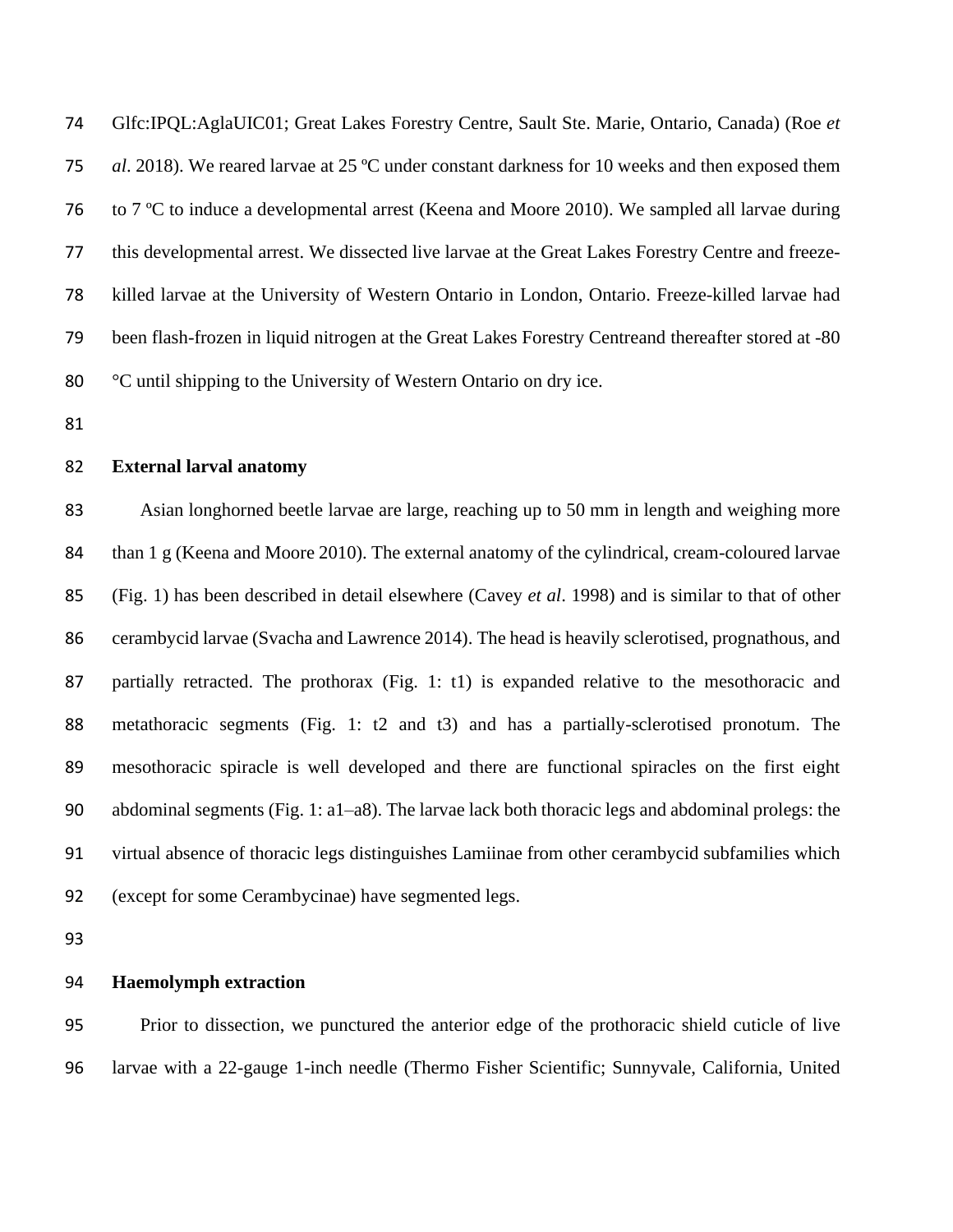States of America) to create a bleeding wound (Fig. 2). We held the larva over a 1.5-mL tube to collect the haemolymph. The total volume of extracted haemolymph varied from 90–300 μL among individuals due to variation in larval size. We centrifuged the collected haemolymph for 3 100 seconds at  $2000 \times g$  to separate the haemolymph (infranatant) from lipids (supernatant) and other debris (high-density fraction). We used this low spin force to avoid separating haemocytes from the plasma of the haemolymph. We aliquoted known quantities of haemolymph for biochemical analyses into 1.5-mL microcentrifuge tubes and flash-froze them in liquid nitrogen. Evaporation should be minimised for some applications, such as measuring haemolymph osmolality. In these cases, we covered the haemolymph with a layer of mineral oil (M5904, Sigma-Aldrich,Oakville, Ontario, Canada) before freezing to reduce evaporation. Haemolymph will begin to melanise after 15 minutes (Fig. 2B), so it must be processed quickly. Because freezing damages tissue and perturbs homeostasis, hemolymph from previously-frozen larvae is probably not physiologically- relevant, so while extracted hemolymph can be frozen, we do not recommend extracting hemolymph from previously-frozen larvae.

#### **Internal anatomy and dissection**

 **Larval dissection**. We dissected larvae in a dark-bottomed Sylgard-lined dish (Living Systems Instrumentation; Saint Albans City, Vermont, United States of America) that was deep enough (approximately 3 cm) to submerge the entire body in dissection media of choice (examples below). We pinned the larvae through the sides of the prothorax (Fig. 1: t1) and the last abdominal segment (Fig. 1: a10) to hold it ventral side-down with the body straight and the cuticle taut. We then cut through the cuticle along the dorsal midline anteriorly using microscissors held with the blades angled dorsally to avoid puncturing the gut. We spread the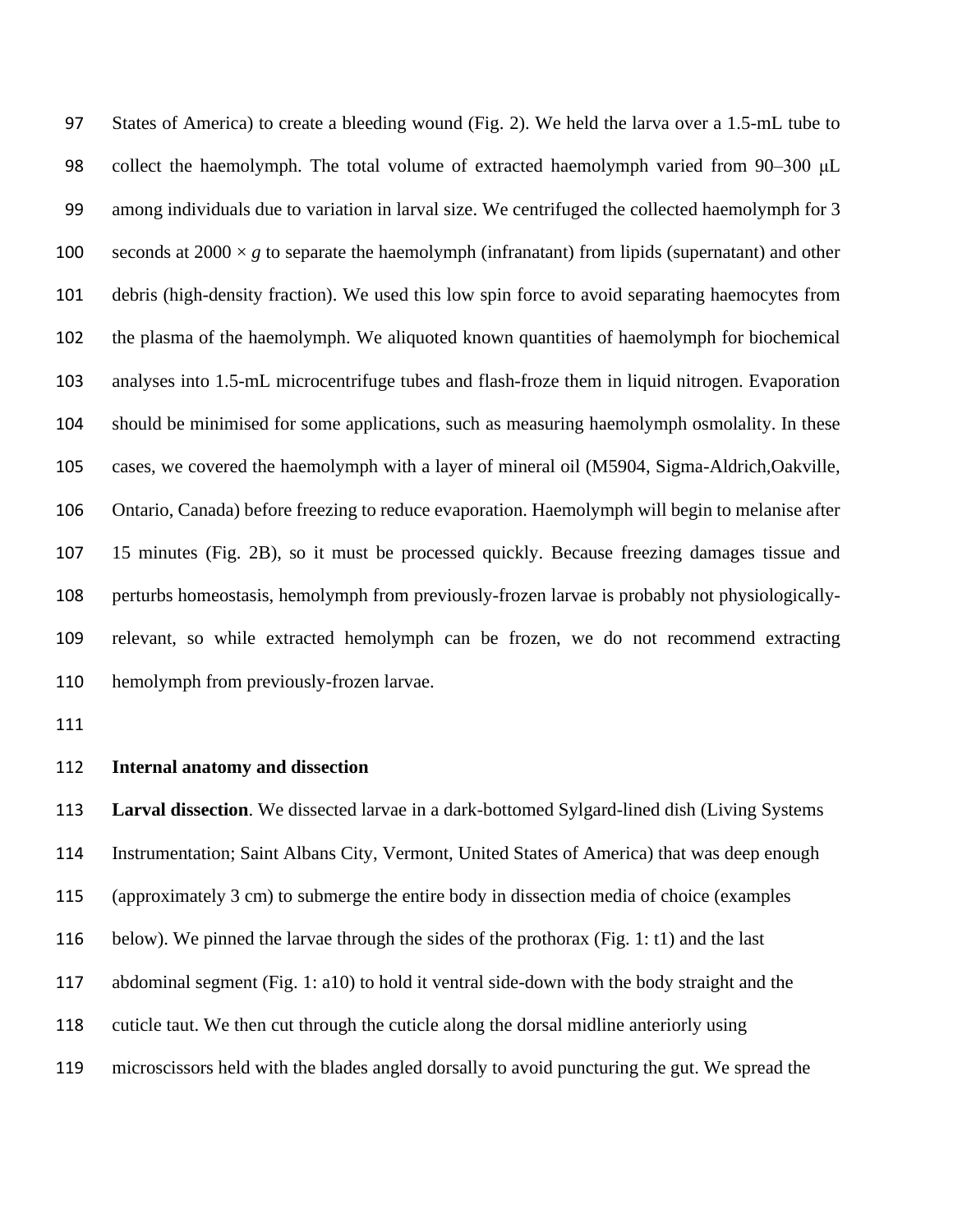body walls laterally with 8–10 additional pins to open the body cavity and expose the internal organs (Fig. 3). To relax the tissues for easier dissection, frozen larvae were thawed and submerged in an aqueous solution chosen based on specific downstream needs (*e.g.*, water, Ringer's, or insect saline). Submerging fresh (unfrozen) specimens entirely in solution caused the fat body to dislodge and obscure other tissues, therefore we pipetted 1–2 mL of an aqueous solution (as above) into the opened body cavity to wash away the fat body and relax the tissues of fresh specimens. We placed sampled tissues in a drop of fresh saline on a sterile Petri dish and cleared the samples of fat body and large (readily visible) tracheae and nervous tissue prior to flash-freezing in microcentrifuge tubes.

 **Fat body, Malpighian tubules, and gut**. The fat body occupies much of the larval internal cavity and obscures many internal organs, although the gut (orange or green in colour) is typically at least partly visible. We collected fat body samples from three areas: the lateral regions of the prothorax (Fig. 1: t3-a1); posterior midgut (Fig. 1: a4-a5); and hindgut (Fig. 1: a7- a9). We removed a total of approximately 300–500 mg for metabolite analysis, then removed and discarded all remaining fat body (an additional 300 mg could easily be collected from a medium-sized larva). Removing the remaining fat improves visibility of the gut and other organs (Fig. 4).

 We collected the Malpighian tubules prior to removing the gut. The Malpighian tubules (which may be entangled in tracheae) attach at the bulbous midgut-hindgut intersection (Fig. 5). Because cerambycid larvae have cryptonephridial Malpighian tubules, we collected the free regions of the tubules prior to their entrance into the rectal wall. At this stage of the dissection there are critical differences between fresh and freeze-killed specimens. For freeze-killed larvae, the gut may be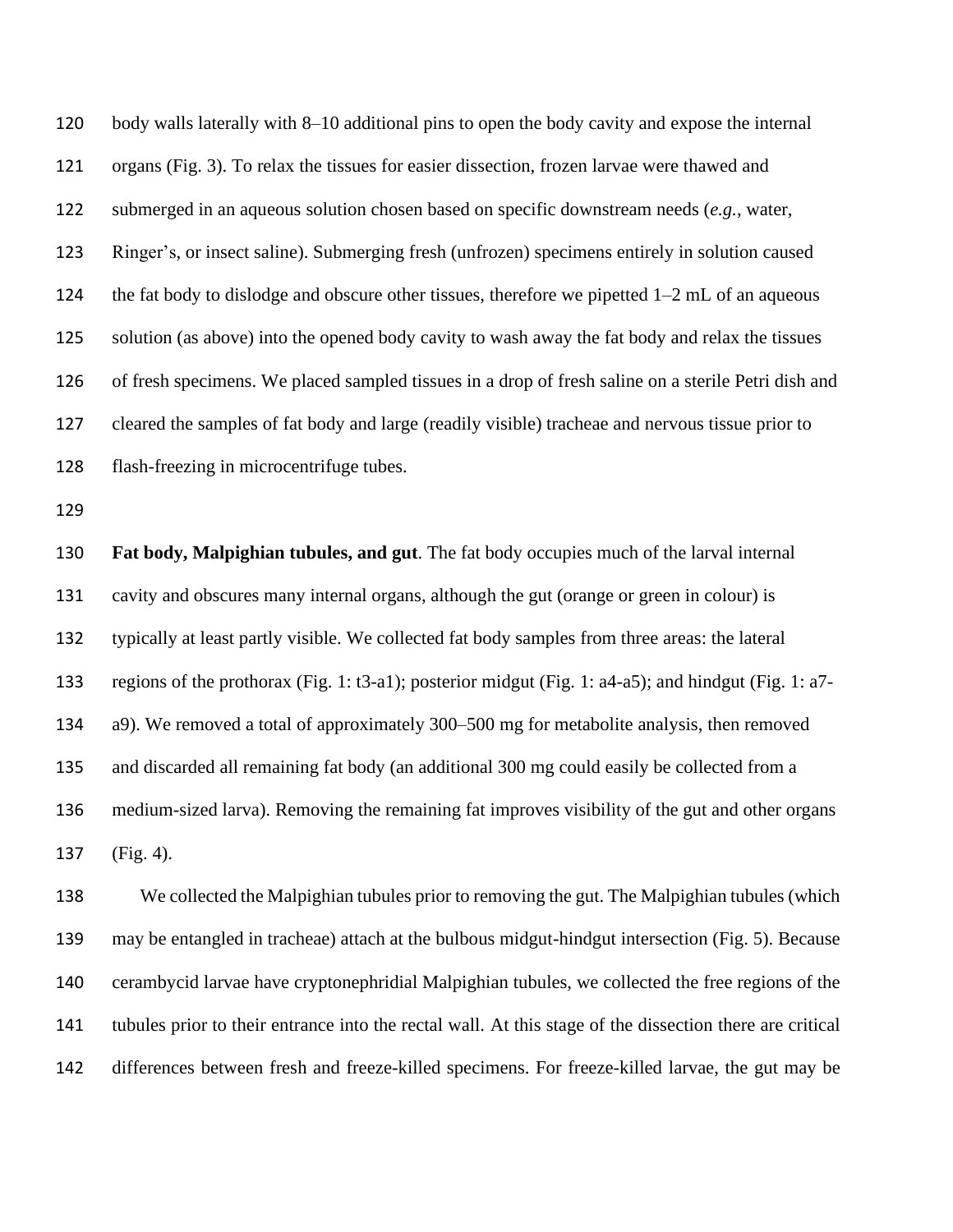pinned to one side away from the body to expose and isolate the Malpighian tubules. Multiple tracheae must be severed to liberate the gut, and this should be done carefully to avoid damaging the entwined Malpighian tubules (Fig. 5). Note that frozen larvae have white, rather than yellow, Malpighian tubules. Although the Malpighian tubules and tracheae both appear white in frozen larvae, the Malpighian tubules can be distinguished by their opaque, slightly flattened and repeatedly curved (bumpy) appearance, while the tracheae, being internally supported by the cuticular taenidia (visible with specific lighting and/or higher magnification), appear cylindrical, hollow, shiny, and without repeated curves (Fig. 5). Although we could not pin the extremely fragile midguts of fresh larvae to the side, the Malpighian tubules of fresh larvae were bright yellow and therefore easily distinguishable from the tracheae. We used fine forceps to sever the Malpighian tubules from the base at the hindgut-midgut intersection.

 Morphological differences between the midgut and hindgut are clear in both fresh and frozen specimens; the junction between the gut regions is identifiable by a decrease in diameter, attachment of Malpighian tubules (Fig. 5) and (potentially) a change in colour (Fig. 4). To collect the hindgut, we severed the midgut-hindgut junction with microscissors. We sampled the posterior midgut by collecting a 2.0–2.5 cm section of gut anterior to the midgut-hindgut junction. After dissecting each gut section, we cut open the section, removed the solid contents (food bolus) with forceps, and then rinsed the tissue with fresh insect saline (note that a portion of the gut luminal microbiota will likely remain in the gut folds). Inclusion of the gut contents for downstream analyses (*e.g.*, microbiome; Scully *et al*. 2014) can be achieved by clamping the gut closed at each end prior to severing the tissue (see MacMillan and Sinclair 2011).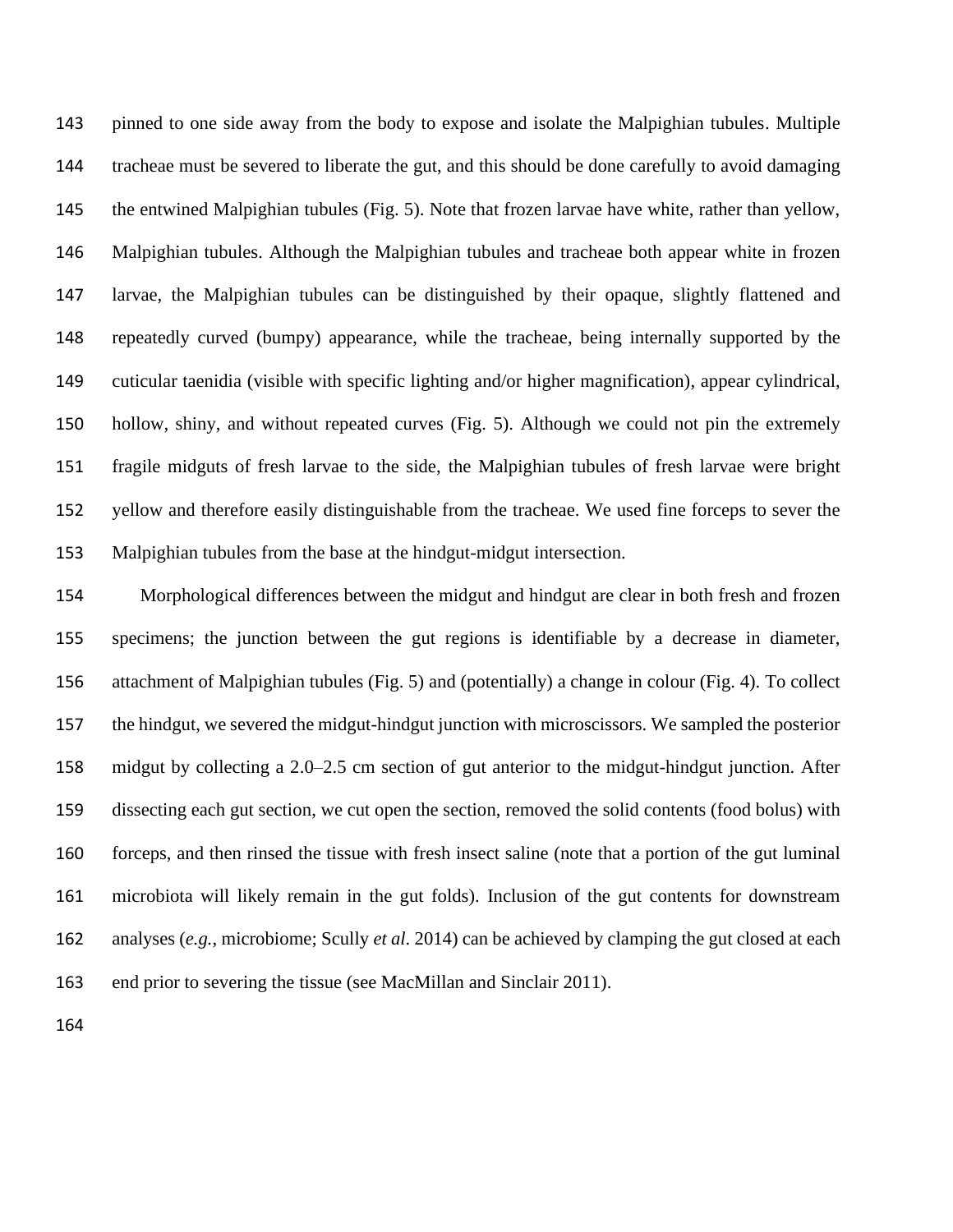**Muscle**. Large muscle bundles are found in the prothorax and attached to the body wall of each thoracic and abdominal segment and are among the easiest tissue to sample. We sampled muscle bundles within the prothorax (*i.e.*, the main dorsal head retractor and pharyngeal muscles) (Fig. 6). These firm, striated muscles are easily distinguishable from other musculature in both fresh and frozen individuals. We used forceps or microscissors to remove prothoracic muscle (making cuts away from the midline), being careful to avoid damaging the nervous tissue such as the supraesophageal ganglia or nerve cord along the midline (see below).

 **Supraoesophageal ganglia**. The brain (supraoesophageal ganglia) is comprised of two lobes placed above the oesophagus within the sclerotized cranium, which is retracted beneath the pronotum (Fig. 7). We used the oesophagus as a guide to locate the brain. First, we carefully exposed the oesophagus by pushing the posterior cranial margin up and forward. This helps to expose the brain, allowing access to it through the occipital foramen. To extract the brain, we gently severed the circumoesophageal nerve ring with microscissors or forceps and removed the brain with forceps.

## **Discussion**

 There are more than 36 000 described Cerambycidae species (Monne *et al*. 2017). Consistent dissection approaches, such as those outlined here, should facilitate tissue-specific physiological and molecular research for Asian longhorned beetle and related cerambycids even for non- morphologists. The large size of Asian longhorned beetle larvae allows tissue harvesting for multiple purposes (*e.g.*, samples destined for both physiological assays and genotyping), providing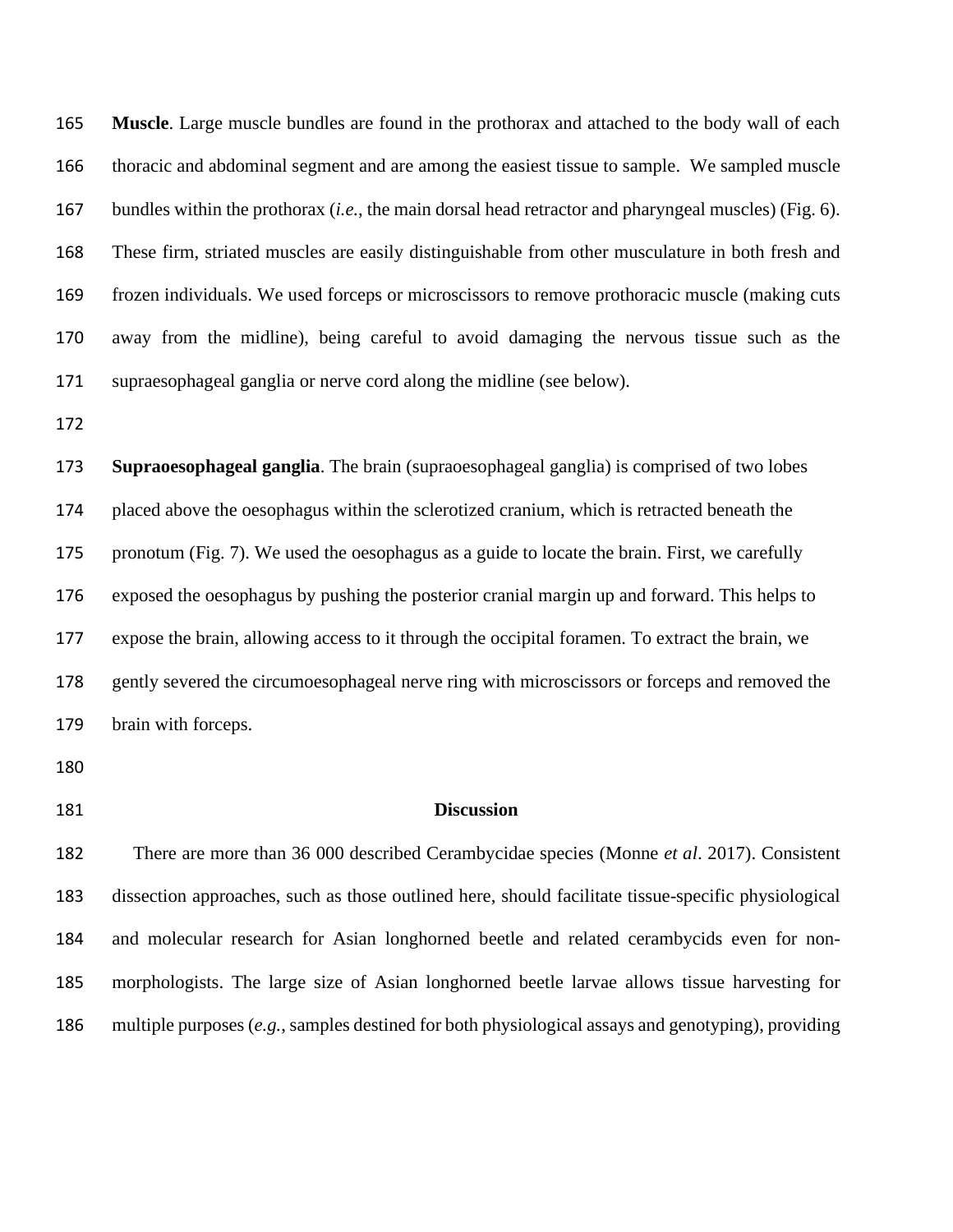an opportunity to associate physiology with population genetic information; an approach that can inform mechanistic species distribution models for invasive species (Buckley *et al*. 2010).

 Haemolymph collection is perhaps the most time-dependent component of the protocol we describe. Melanisation in Asian longhorned beetle is fairly fast, so haemolymph should be sampled, processed, and stored within 15 minutes. Haemolymph samples destined for assays such as haemocyte counts or metabolite concentrations can be flash frozen in liquid nitrogen. For other downstream measurements (*e.g.*, haemolymph osmolality), it is necessary to store the samples under mineral/immersion oil or in a capillary tube to prevent evaporation. Note that freezing disrupts cellular integrity, thus haemolymph collected from previously frozen specimens may contain products from ruptured cells of various tissues. One potential solution to this problem would be to centrifuge at a higher speed to remove cells and large cellular debris.

 We expect this protocol to be generally applicable throughout Cerambycidae, although species- specific differences in tissue size and appearance are likely. For example, because cerambycid larvae range from approximately 5–200 mm in length (Lawrence 1991) we expect that tissues of smaller individuals may be difficult to dissect and differentiate, and may not yield sufficient material for some downstream applications (*e.g.*, RNA-seq). In such cases, tissue samples from multiple individuals can be pooled. Larval morphology among beetle families can vary significantly, however the methods outlined here should be generalisable to families with similar morphology to Cerambycidae.

#### **Acknowledgements**

 We would like to thank the technical staff in the Insect Production and Quarantine Laboratories at the Great Lakes Forestry Centre for their work in rearing specimens used for the development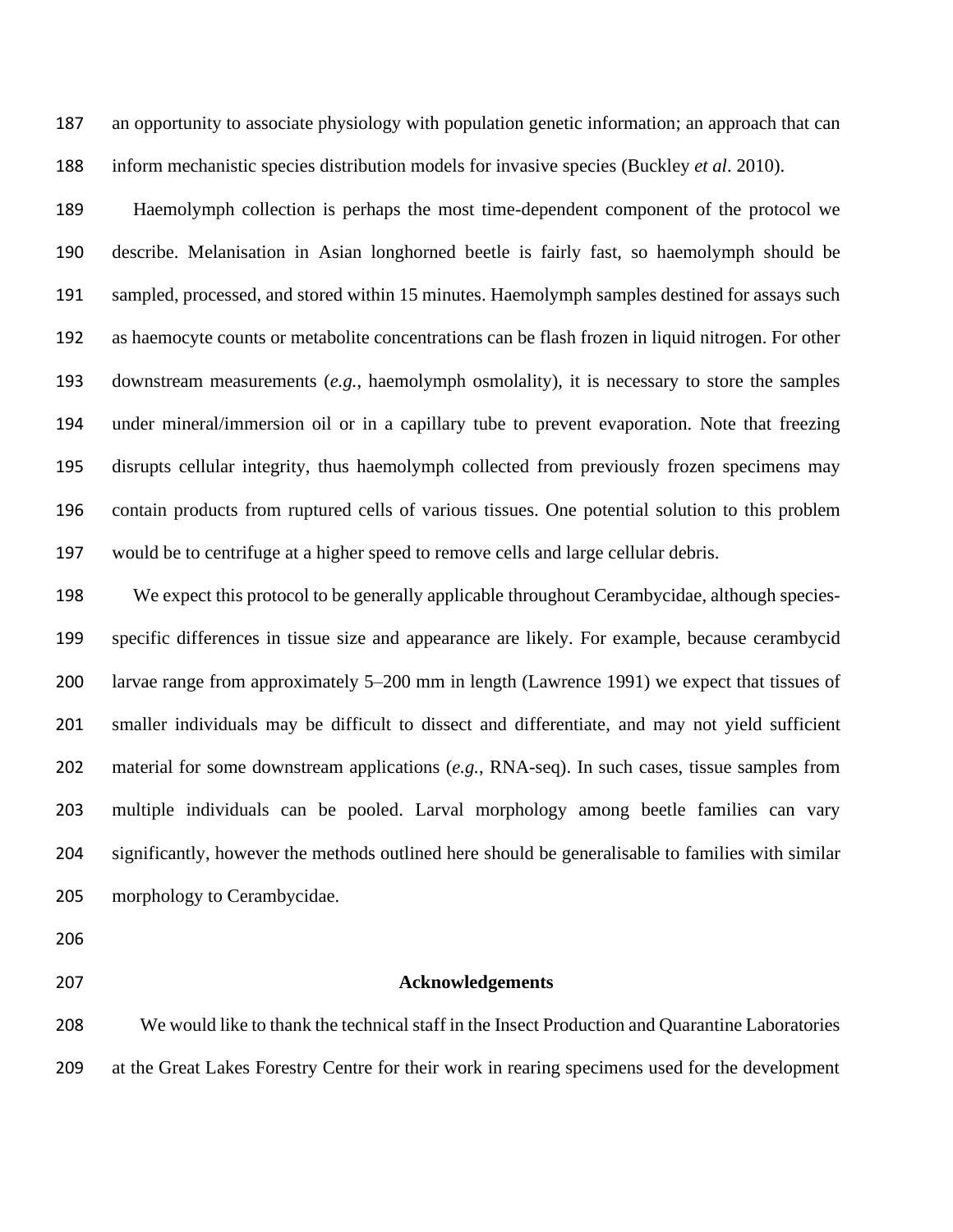| 210 | of this protocol. We would also like to thank Petr Svácha for lending his expertise to improve      |
|-----|-----------------------------------------------------------------------------------------------------|
| 211 | earlier drafts of the manuscript. This work was supported by a Genome Canada, Genome British        |
| 212 | Columbia, and Genome Quebec [LSARP 10106; Genome Canada] grant for the Biosurveillance              |
| 213 | of Alien Forest Enemies (BioSAFE).                                                                  |
| 214 |                                                                                                     |
| 215 | <b>References</b>                                                                                   |
| 216 | Bainbridge, S.P. and Bownes, M. 1981. Staging the metamorphosis of <i>Drosophila melanogaster</i> . |
| 217 | Journal of Embryology and Experimental Morphology, 66: 57–80.                                       |
| 218 | Buckley, L.B., Urban, M.C., Angilletta, M.J., Crozier, L.G., Rissler, L.J., and Sears, M.W. 2010.   |
| 219 | Can mechanism inform species' distribution models? Ecology Letters, 13: 1041-1054.                  |
| 220 | https://doi.org/10.1111/j.1461-0248.2010.01479.x.                                                   |
| 221 | Caroci, A.S. and Noriega, F.G. 2003. Free amino acids are important for the retention of protein    |
| 222 | and non-protein meals by the midgut of <i>Aedes aegypti</i> females. Journal of Insect              |
| 223 | Physiology, 49: 839-844. https://doi.org/10.1016/S0022-1910(03)00134-3.                             |
| 224 | Cavey, J.F., Hoebeke, E.R., Passoa, S., and Lingafelter, S.W. 1998. A new exotic threat to North    |
| 225 | American hardwood forests: an Asian longhorned beetle, <i>Anoplophora glabripennis</i>              |
| 226 | (Motschulsky) (Coleoptera: Cerambycidae). I. Larval description and diagnosis.                      |
| 227 | Proceedings of the Entomological Society of Washington, 100: 373–381.                               |
| 228 | Choo, Y.M., Lee, K.S., Kim, B.Y., Kim, D.H., Yoon, H.J., Sohn, H.D., and Jin, B.R. 2007. A          |
| 229 | gut-specific chitinase from the mulberry longicorn beetle, Apriona germari (Coleoptera:             |
| 230 | Cerambycidae): cDNA cloning, gene structure, expression and enzymatic activity.                     |
| 231 | European Journal of Entomology, 104: 173-180. https://doi.org/10.14411/eje.2007.026.                |
| 232 | Curtis, N.J., Ringo, J.M., and Dowse, H.B. 1999. Morphology of the pupal heart, adult heart, and    |
| 233 | associated tissues in the fruit fly, <i>Drosophila melanogaster</i> . Journal of Morphology, 240:   |
| 234 | 225–235. https://doi.org/10.3390/genes9120624.                                                      |
| 235 | Des Marteaux, L.E., Khazraeenia, S., Yerushalmi, G.Y., Donini, A., Li, N.G., and Sinclair, B.J.     |
| 236 | 2018. The effect of cold acclimation on active ion transport in cricket ionoregulatory              |
| 237 | tissues. Comparative Biochemistry and Physiology A, 216: 28-33.                                     |
| 238 | https://doi.org/10.1016/j.cbpa.2017.11.005.                                                         |
| 239 | Des Marteaux, L.E., McKinnon, A.H., Udaka, H., Toxopeus, J., and Sinclair, B.J. 2017. Effects       |
| 240 | of cold-acclimation on gene expression in fall field cricket (Gryllus pennsylvanicus)               |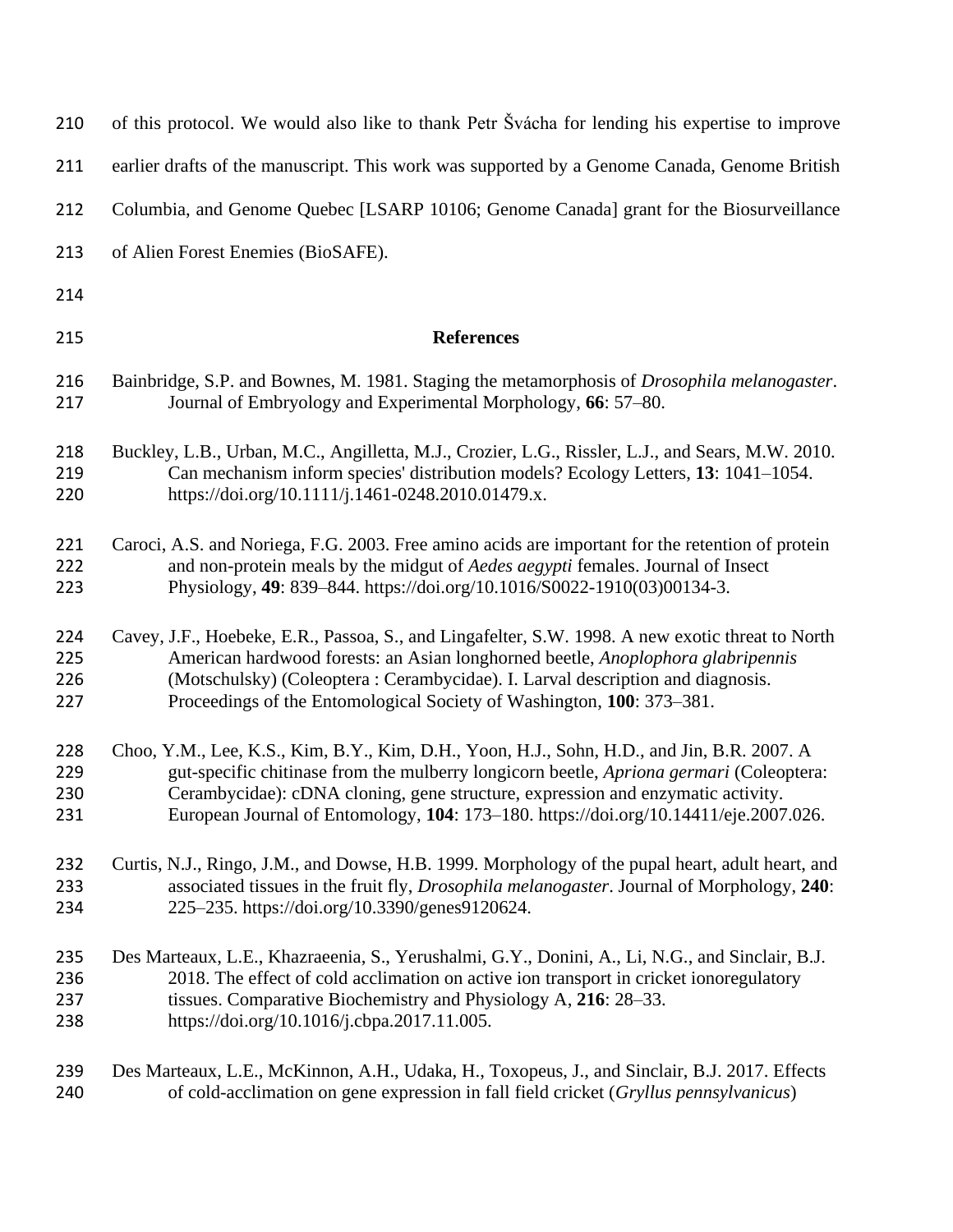- ionoregulatory tissues. BMC Genomics, **18**: article 357, 1–17. https://doi.org/10.1186/s12864-017-3711-9.
- Dodds, K.J. and Orwig, D.A. 2011. An invasive urban forest pest invades natural environments Asian longhorned beetle in northeastern US hardwood forests. Canadian Journal of Forest Research, **41**: 1729–1742. https://doi.org/10.1139/X11-097.
- Dow, J.A.T., Davies, S.A., and Sozen, M.A. 1998. Fluid secretion by the *Drosophila* Malpighian tubule. American Zoologist, **38**: 450–460. https://doi.org/10.1093/icb/38.3.450.
- Eaton, J.L. 1974. Nervous system of the head and thorax of the adult tobacco hornworm, *Manduca sexta* (Lepidoptera: Sphingidae). International Journal of Insect Morphology and Embryology, **3**: 47–66. https://doi.org/10.1016/S0020-7322(74)81006-8.
- Eyre, D. and Haack, R.A. 2017. Invasive cerambycid pests and biosecurity measures. *In* Cerambycidae of the world: biology and pest management, *Edited by* Q. Wang. CRC Press, Boca Raton, Florida, United States of America. Pp. 563–607.
- Faccoli, M., Favaro, R., Concheri, G., Squartini, A., and Battisti, A. 2016. Tree colonization by the Asian longhorn beetle, *Anoplophora glabripennis* (Coleoptera: Cerambycidae): effect of habitat and tree suitability. Insect Science, **23**: 288–296. https://doi.org/10.1111/1744- 7917.12192.
- Goodman, W.G., Carlson, R.O., and Nelson, K.L. 1985. Analysis of larval and pupal development in the tobacco hornworm (Lepidoptera, Sphingidae), *Manduca sexta*. Annals of the Entomological Society of America, **78**: 70–80. https://doi.org/10.1093/aesa/78.1.70.
- Hull-Sanders, H., Pepper, E., Davis, K., and Trotter, R.T. 2017. Description of an establishment event by the invasive Asian longhorned beetle (*Anoplophora glabripennis*) in a suburban landscape in the northeastern United States. Public Library of Science One, **12**: e0181655. https://doi.org/10.1371/journal.pone.0181655.
- Jagadeshwaran, U., Onken, H., Hardy, M., Moffett, S.B., and Moffett, D.F. 2010. Cellular mechanisms of acid secretion in the posterior midgut of the larval mosquito (*Aedes aegypti*). Journal of Experimental Biology, **213**: 295–300. https://doi.org/10.1242/jeb.037549.
- Keena, M.A. and Moore, P.M. 2010. Effects of temperature on *Anoplophora glabripennis*  (Coleoptera : Cerambycidae) larvae and pupae. Environmental Entomology, **39**: 1323– 1335. https://doi.org/10.1603/En09369.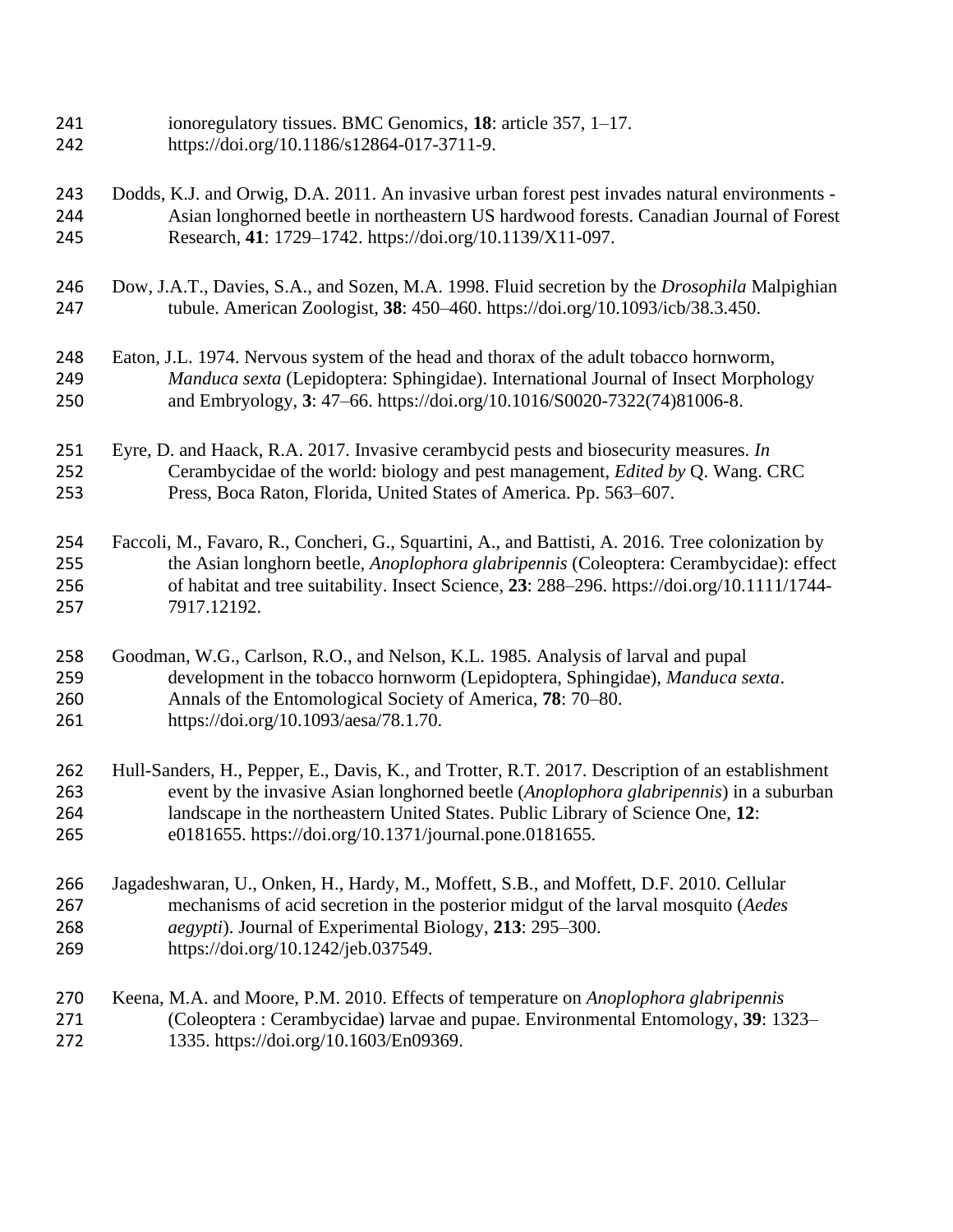- Klowden, M.J. 2013. Physiological systems in insects. Elsevier/Academic Press, Amsterdam, The Netherlands.
- Koniger, A. and Grath, S. 2018. Transcriptome analysis reveals candidate genes for cold tolerance in *Drosophila ananassae*. Genes, **9**: article 624, 1–22. https://doi.org/10.3390/genes9120624.
- Lawrence, J.F. 1991. Cerambycidae (Chrysomeloidea) (including Disteniidae, Hypocephalidae, Oxypeltidae, Parandridae, Spondylidae, Vesperiidae): long-horned beetles, round-headed wood borers. *In* Immature insects. *Edited by* F. W. Stehr. Kendall/Hunt Publishing, Dubuque, Iowa, United States of America. Pp. 556–561.
- MacMillan, H.A., Knee, J.M., Dennis, A.B., Udaka, H., Marshall, K.E., Merritt, T.J.S., and Sinclair, B.J. 2016. Cold acclimation wholly reorganizes the *Drosophila melanogaster* transcriptome and metabolome. Scientific Reports, **6**: article 28999. https://doi.org/10.1038/srep28999.
- MacMillan, H.A. and Sinclair, B.J. 2011. The role of the gut in insect chilling injury: cold- induced disruption of osmoregulation in the fall field cricket, *Gryllus pennsylvanicus*. Journal of Experimental Biology, **214**: 726–734. https://doi.org/10.1242/jeb.051540.
- Monne, M.L., Monne, M.A., and Wang, Q. 2017. General morphology, classification, and biology of Cerambycidae. *In* Cerambycidae of the world: biology and pest management. *Edited by* Q. Wang. CRC Press, Boca Raton, Florida, United States of America. Pp. 2– 66.
- Nehme, M., Keena, M., Zhang, A.J., Sawyer, A., and Hoover, K. 2010. Monitoring Asian longhorned beetles in Massachusetts. *In* Proceedings, 21st U.S. Department of Agriculture interagency research forum on invasive species. *Edited by* K.A. McManus and K.W. Gottschalk. United States Department of Agriculture, Forest Service, Newtown Square, Pennsylvania, United States of America. Pp. 109–110.
- Poupardin, R., Schottner, K., Korbelova, J., Provaznik, J., Dolezel, D., Pavlinic, D., *et al*. 2015. Early transcriptional events linked to induction of diapause revealed by RNA-seq in larvae of drosophilid fly, *Chymomyza costata*. BMC Genomics, **16**: article 720. https://doi.org/10.1186/s12864-015-1907-4.
- Roe, A.D., Demidovich, M., and Dedes, J. 2018. Origins and history of laboratory insect stocks in a multispecies insect production facility, with the proposal of standardized nomenclature and designation of formal standard names. Journal of Insect Science, **18**: 1– 9. https://doi.org/10.1093/jisesa/iey037.
- Scully, E.D., Geib, S.M., Carlson, J.E., Tien, M., McKenna, D., and Hoover, K. 2014. Functional genomics and microbiome profiling of the Asian longhorned beetle (*Anoplophora*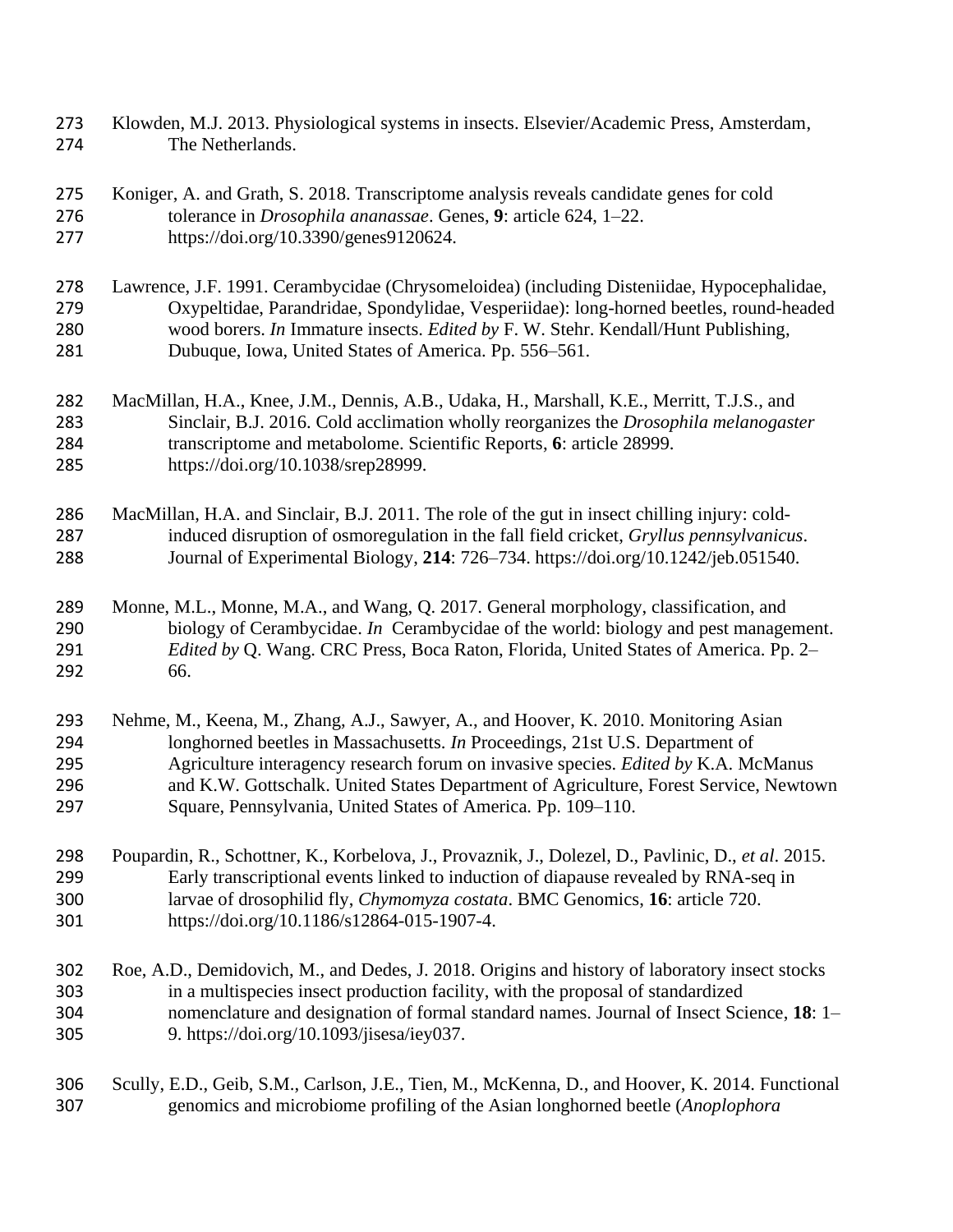| 308                             | glabripennis) reveal insights into the digestive physiology and nutritional ecology of                                                                                                                                                                                                                    |
|---------------------------------|-----------------------------------------------------------------------------------------------------------------------------------------------------------------------------------------------------------------------------------------------------------------------------------------------------------|
| 309                             | wood feeding beetles. BMC Genomics, 15: article 1096, 1-21.                                                                                                                                                                                                                                               |
| 310                             | https://doi.org/10.1186/1471-2164-15-1096.                                                                                                                                                                                                                                                                |
| 311                             | Sinha, R.N. 1958. The alimentary canal of the adult of <i>Tribolium castaneum</i> Herbst (Coleoptera,                                                                                                                                                                                                     |
| 312                             | Tenebrionidae). Journal of the Kansas Entomological Society, 31: 118–125.                                                                                                                                                                                                                                 |
| 313                             | https://doi.org/10.1016/0020-7322(73)90014-7.                                                                                                                                                                                                                                                             |
| 314                             | Svacha, P. and Lawrence, J.F. 2014. Cerambycidae Latreille. 1802. In Handbook of zoology -                                                                                                                                                                                                                |
| 315                             | Arthropoda: Insecta. Coleoptera, beetles, morphology and systematics. Edited by R.A.B.                                                                                                                                                                                                                    |
| 316                             | Leschen and R.G. Beutel. Walter de Gruyter, Berlin, Germany. Pp. 77–177.                                                                                                                                                                                                                                  |
| 317                             | Teets, N.M., Peyton, J.T., Ragland, G.J., Colinet, H., Renault, D., Hahn, D.A., and Denlinger,                                                                                                                                                                                                            |
| 318                             | D.L. 2012. Combined transcriptomic and metabolomic approach uncovers molecular                                                                                                                                                                                                                            |
| 319                             | mechanisms of cold tolerance in a temperate flesh fly. Physiological Genomics, 44: 764–                                                                                                                                                                                                                   |
| 320                             | 777. https://doi.org/10.1152/physiolgenomics.00042.2012.                                                                                                                                                                                                                                                  |
| 321                             | Torson, A.S., Yocum, G.D., Rinehart, J.P., Nash, S.A., Kvidera, K.M., and Bowsher, J.H. 2017.                                                                                                                                                                                                             |
| 322                             | Physiological responses to fluctuating temperatures are characterized by distinct                                                                                                                                                                                                                         |
| 323                             | transcriptional profiles in a solitary bee. Journal of Experimental Biology, 220: 3372–                                                                                                                                                                                                                   |
| 324                             | 3380. https://doi.org/10.1242/jeb.156695.                                                                                                                                                                                                                                                                 |
| 325<br>326<br>327<br>328<br>329 | Wei, Y.D., Lee, K.S., Gui, Z.Z., Yoon, H.J., Kim, I., Je, Y.H., et al. 2006. N-linked<br>glycosylation of a beetle (Apriona germari) cellulase Ag-EGase II is necessary for<br>enzymatic activity. Insect Biochemistry and Molecular Biology, 36: 435–441.<br>https://doi.org/10.1016/j.ibmb.2006.03.007. |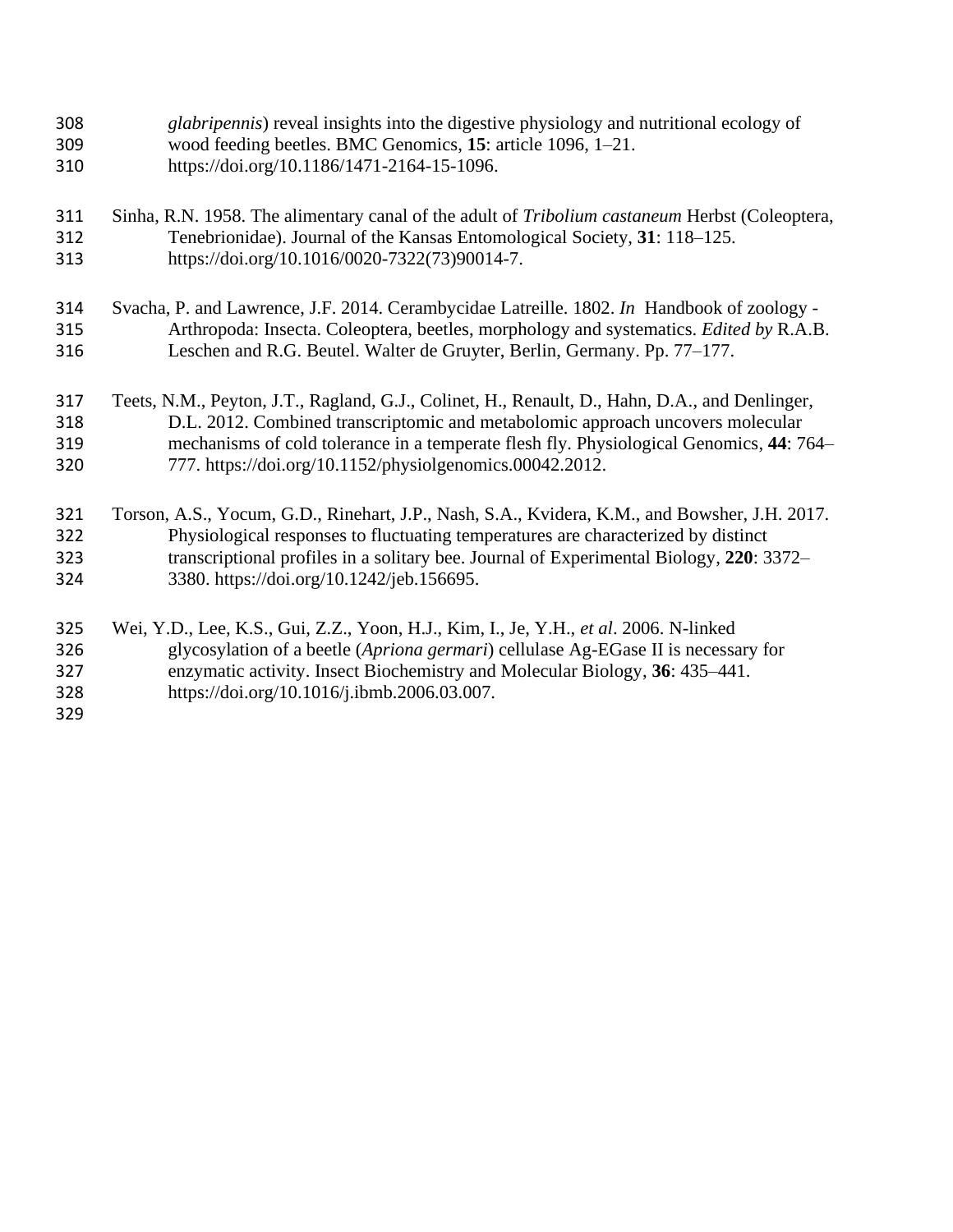| 330 |  | <b>Figure Captions</b> |
|-----|--|------------------------|
|-----|--|------------------------|

| 332 | Figure 1. External larval anatomy of <i>Anoplophora glabripennis</i> . A, Dorsal view of the head (h), |
|-----|--------------------------------------------------------------------------------------------------------|
| 333 | pronotum, thoracic segments (t1–3), and abdominal segments (a1–10) <b>B</b> , lateral view.            |
| 334 |                                                                                                        |
| 335 | Figure 2. Haemolymph collection from <i>Anoplophora glabripennis</i> larvae. A, A bleeding wound       |
| 336 | was created by puncturing the anterior edge of the prothoracic shield; B, fresh haemolymph (left)      |
| 337 | and haemolymph that has melanised following 15 minutes exposure to air.                                |
| 338 |                                                                                                        |
| 339 | <b>Figure 3.</b> Open body cavity. Larval morphology of the head, prothorax, fat body, and gut in      |
| 340 | Anoplophora glabripennis. A) Freeze killed; <b>B</b> , fresh killed.                                   |
| 341 |                                                                                                        |
| 342 | Figure 4. Gut and associated structures. Foregut (blue), midgut (green), and hindgut (orange) of       |
| 343 | Anoplophora glabripennis larvae after removal of surrounding fat body. A, freeze killed; B, fresh      |
| 344 | killed.                                                                                                |
| 345 |                                                                                                        |
| 346 | Figure 5. Malpighian tubules and tracheae. Morphological differences between the Malpighian            |
| 347 | tubules and tracheae in both freeze-killed and fresh-killed Anoplophora glabripennis larvae. The       |
| 348 | Malpighian tubules emerge at the midgut/hindgut boundary, appear opaque (cloudy), and are              |
| 349 | repeated curved (bumpy). Tracheae appear hollow, shiny, and smooth in appearance. Tracheae             |
| 350 | and Malpighian tubules are similar in colour in freeze-killed specimens, but tubules are bright        |
| 351 | yellow in colour in fresh-killed larvae. Scale bars are 0.2 mm.                                        |
| 352 |                                                                                                        |
|     |                                                                                                        |